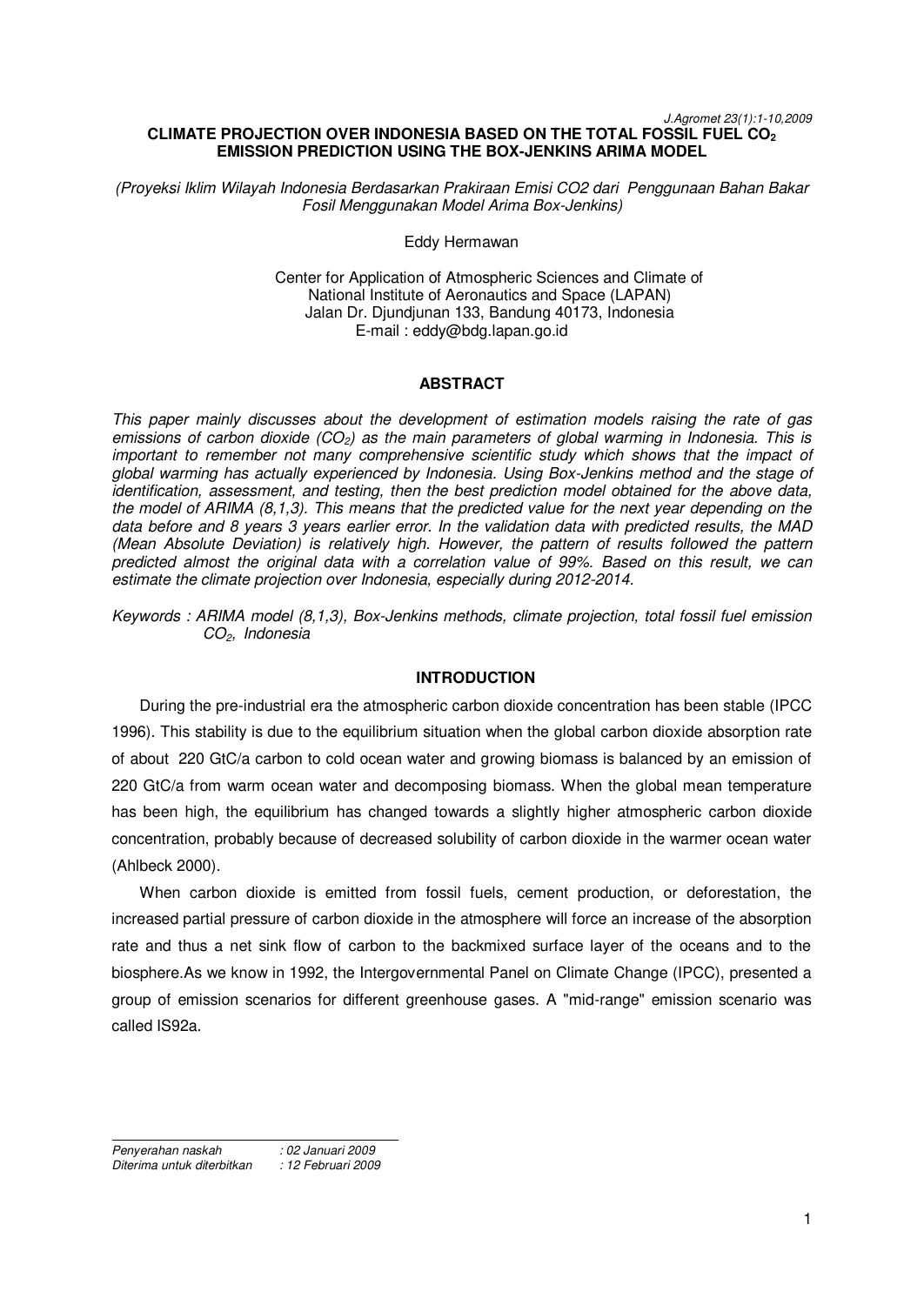### *Eddy Hermawan*

However, due to limited fossil fuel reserves, IS92a seems exaggerated when looking 100 years into the future. Numerous new emission scenarios, higher and lower than IS92a, have been created recently. In order to predict future atmospheric carbon dioxide concentrations, emission scenarios may be inserted into computerized global carbon dioxide models. For IS92a, the IPCC claims that the atmospheric concentration would increase from today's value of 369 ppm (ppm=parts per million by volume) to 705 ppm in the year 2100. This is possible only if the rate of atmospheric carbon dioxide increase would very soon begin to increase from today's value of 1.5 ppm/year up to 4 ppm/year.

In reality, we can see that the increase rate of atmospheric carbon dioxide has, despite the substantial increase of carbon dioxide emissions, remained on a very stable level during the recent 30 years. In fact, the airborne fraction, or the portion of the yearly emissions that stays in the atmosphere, has decreased from 52% in the year 1970 to 39% today. The IPCC model using IS92a implies however a nearly constant future airborne fraction.

Although, is not included in the list of countries as the largest contributor to global warming, but with the forest fires which occurred almost throughout the year, especially in the dry season length (as in 1982 and 1997), estimated there were about 2.5 billion tons of  $CO<sub>2</sub>$  that we contribute to global warming.In this paper, we mainly concern on the projection of the total fossil fuel of carbon dioxide  $(CO<sub>2</sub>)$  emission over Indonesia based on the Box Jenkins ARIMA model analysis. The steps analysis to get that the best model prediction of that data will be discussed in this paper.

# **MATERIALS AND METHODS**

The main data used in this study is the  $CO<sub>2</sub>$  emission taken from Indonesian territory that are downloaded from the web-side http://cdiac.ornl.gov/ftp/trends/emissions/ido.dat. From this web-site address, then the set of numbers obtained as follows (Table 1). The data is then in-plot in the form of time-series to be investigated the variations with time. The Complete data were calculated from 1889 to 2004 (about 115 years observation). Since that data is relatively long to be shown (Table 1).

|      |                          | <b>CO2 Emissions</b> |                           |
|------|--------------------------|----------------------|---------------------------|
|      | <b>Total Fossil Fuel</b> | from                 | <b>CO2 Emissions from</b> |
| Year | <b>CO2 Emissions</b>     | <b>Gas Fuels</b>     | <b>Liquid Fuels</b>       |
| 1889 |                          | 0                    | 0                         |
| 1890 | 4                        | 0                    | 0                         |
| 1891 | 6                        | $\mathbf{0}$         | 0                         |
| 1892 | 49                       | 0                    | 3                         |
| 1893 | 110                      | 0                    | 62                        |
| 1894 | 131                      | 0                    | 61                        |
| 1895 | 210                      | 0                    | 116                       |
|      |                          |                      |                           |
| 2000 | 99728                    | 22237                | 58348                     |
| 2001 | 98331                    | 15821                | 57194                     |
| 2002 | 113285                   | 21410                | 60159                     |
| 2003 | 111345                   | 22216                | 63969                     |
| 2004 | 103170                   | 17363                | 68378                     |

Tabel 1 The increasing of  $CO$  emission over Indonesia since 1880 to 2004

Source: http://cdiac.ornl.gov/ftp/trends/emissions/ido.dat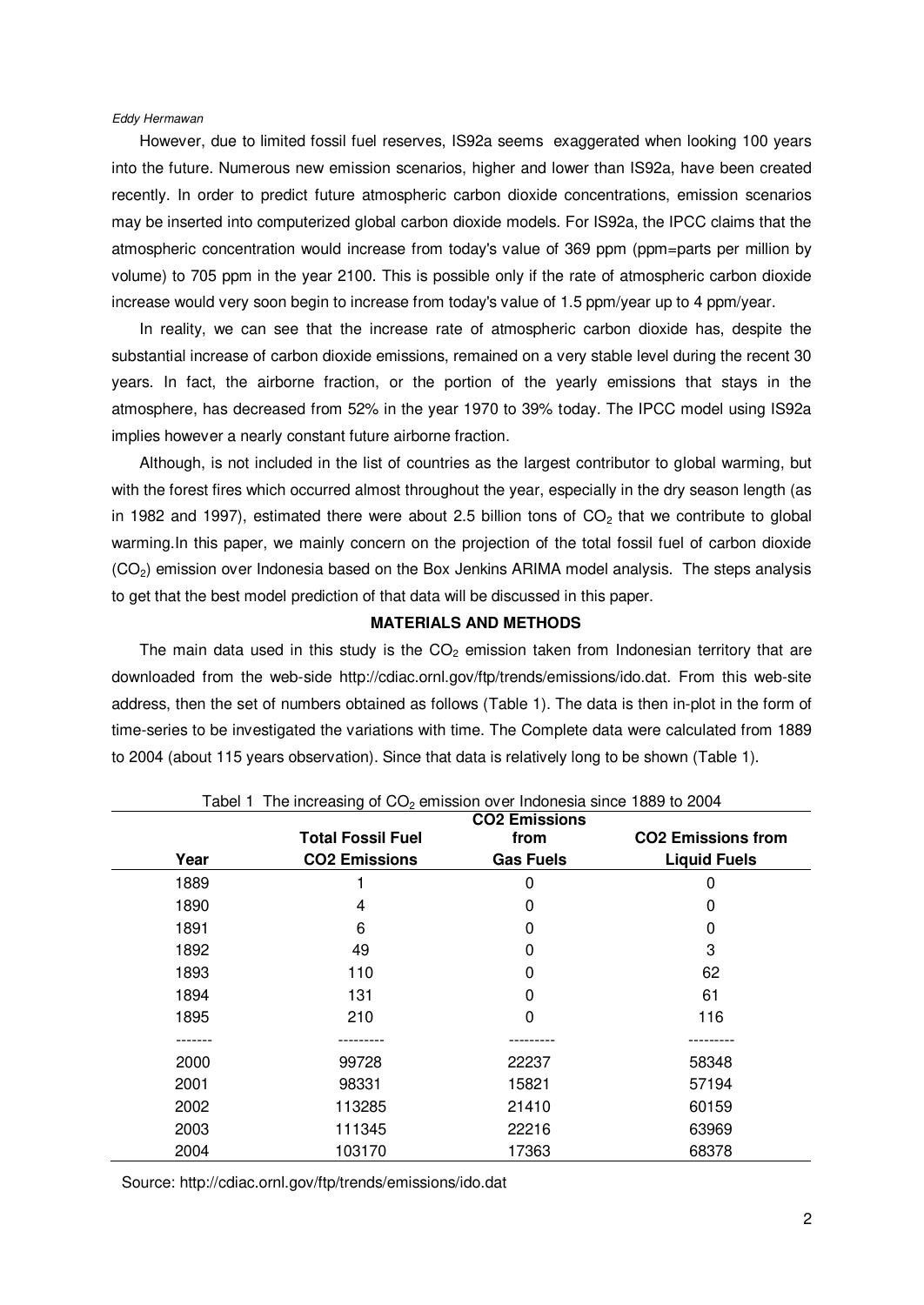Please note here, we applied the Box-Jenkins method with the following steps, namely: identification, assessment and testing before the application of the model itself.

### **Identification of Model**

The first step that we need to do is we need to check if the data is stationery or no. If the data used are not stationary, we need do distinction get a stationary time series. A non stationer time series data can be transformed into stationary by transforming the values of the time series. If the time series does not have seasonal variation, the transformation into a stationary form is often used the first difference transformation of the values from time series. If the distinction first had to produce a stationary time series, it would require a more complex distinction anymore. In the identification model, the first thing to do is :

- a. Make a plot of data (time plots) are useful to see whether the data visible stationary or not.
- b. Checking autocorrelation plot of the function (ACF) and partial autocorrelation function (PACF) to see the model from data.

If ACF is significant at lag (lead time) q and PACF decreased exponentially, so the data can be modeled with a moving average model of degree q (MA (q)) and if it falls exponentially ACF and PACF lag is significant at p, then the data can be modeled by p degrees autoregressive model (AR (p)). If these two things are not obtained, there is the possibility of a joint process model is the AR and MA or ARMA (p, q).

So to determine the order of the AR process is to look at PACF. Another case with MA model to determine the order of the model used ACF. But both ACF and PACF of each model must be considered because it could have obtained the model was ARMA model. Therefore, to identify the time series model is better to use both the ACF and PACF. Here is the behavior of ACF and PACF for the model AR  $(p)$ , MA  $(q)$ , and ARMA  $(p, q)$ :

|             | AR(p)                      | MA(q)                   | ARMA (p,q)                              |
|-------------|----------------------------|-------------------------|-----------------------------------------|
| <b>ACF</b>  | Eksponential decrease      | $Cut$ – off at lag to-q | Eksponential decrease with start lag to |
|             |                            |                         | - p                                     |
| <b>PACF</b> | $Cut$ – of f pada lag ke – | Eksponential            | Eksponensial decrease with start lag to |
|             | р                          | decrease                | - q                                     |
|             |                            |                         |                                         |

| Tabel 2 Identification model for time series data $AR(p)$ , $MA(q)$ , and $ARMA$ $(p,q)$ |  |  |  |  |
|------------------------------------------------------------------------------------------|--|--|--|--|
|------------------------------------------------------------------------------------------|--|--|--|--|

#### **Suspect of Model Parameters**

 To help choose the type of tentative (temporary), using the results of the analysis and partial autocorrelation with a certain lag length. After the model the time series had been identified, the next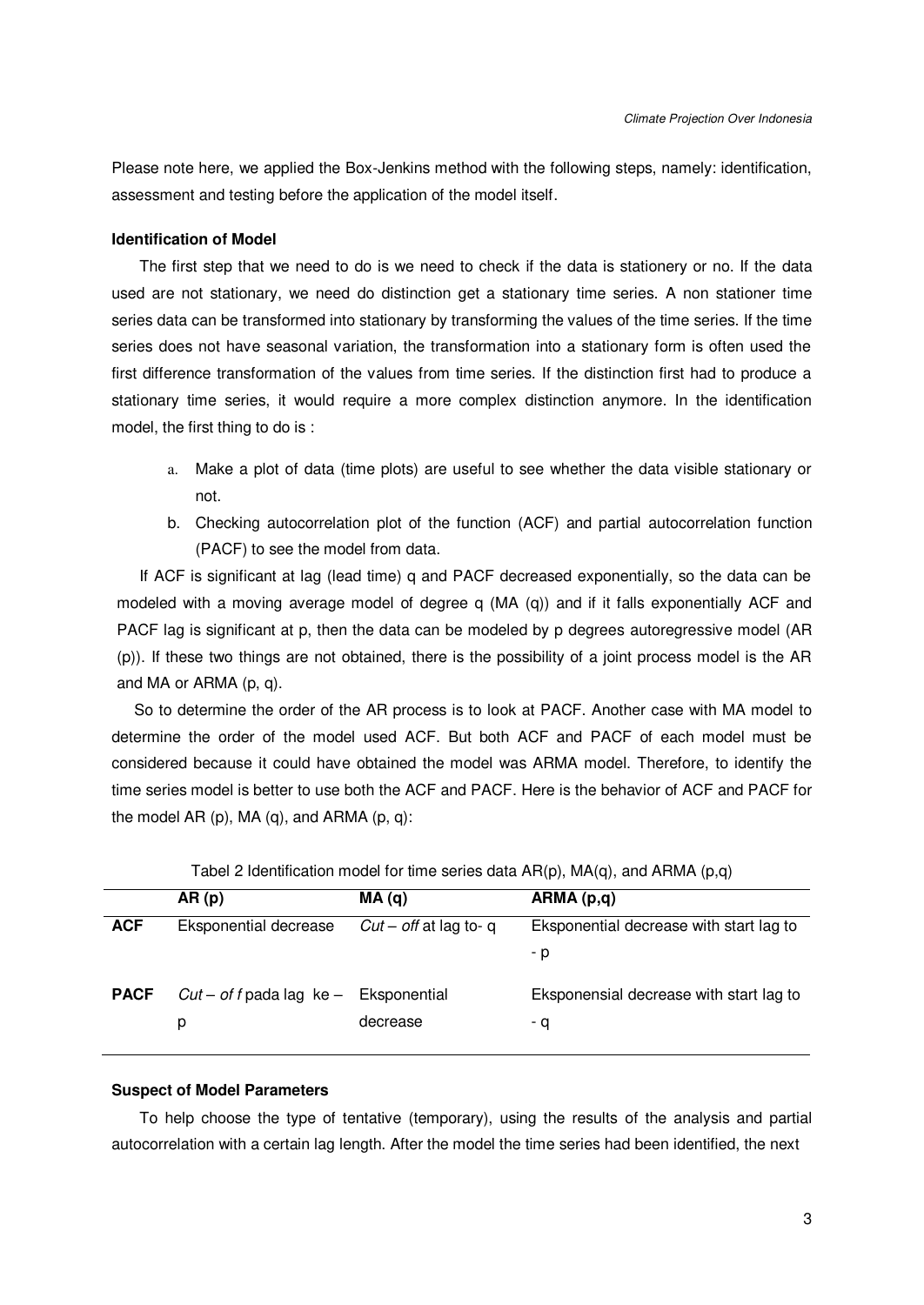#### *Eddy Hermawan*

step is to suspect the model parameters are based on least square criteria. There are two basic ways to obtain these parameters:

- a. By way of experimentation (trial and error) that is testing several different values and selecting a value (or set of values, if there are more than one parameter to be estimated) that minimizes the sum of squares residual value / value of the error (sum of squared residuals ).
- b. Iterative improvement of selecting initial estimates and then let the computer programs are watched by iterative forecasting (Makridakis, 1999).

#### **Validation Model**

 After the ARIMA model is determined, the next step is to conduct diagnostic tests to test the feasibility of the model and suggest improvements if necessary. One way that can be done is by analyzing the error (residual). In other words, examining the difference (difference) between observation data and model output. Error value (error) that remains after matching is ARIMA model, expected only a random disturbance. Therefore, if the plot function and autocorrelation partial of error values have been obtained, is expected to:

- a. There was no significant autocorrelation.
- b. There was no significant partial autocorrelation.

 The second is to study the statistical sampling of the optimum solution to see whether the model can still be simplified. Statistical assumptions underlying the general model of ARIMA that gave some statistics that should be calculated after the values measured optimum coefficients. For example, for each coefficient / parameter values that are obtained will be calculated so that the error sum of squares error value. Coefficient value is selected that has the smallest squared error values. Error values can be obtained from (Makridakis, 1999).

### **Forecasting Model**

 The next step is to forecast (forecasting) if the model is suitable. The next step is to forecast (forecasting) if the model is suitable.

# **RESULTS AND DISCUSSIONS**

#### **Identification of Data**

The data used to make this prediction model is data on the CO2 emissions of Indonesia since 1889 to 2004. In this study analysis, we applied the ARIMA (Autoregressive Integrated Moving Average), because it involves time series data, thus obtained a model that describes the time series data.

Stationery test needs to be done before the creation of models for forecasting in time series data requires that data must be stationary. The number of time series data distinction will become the order of d values in the model used ARIMA. A stationary data when said average value and variance are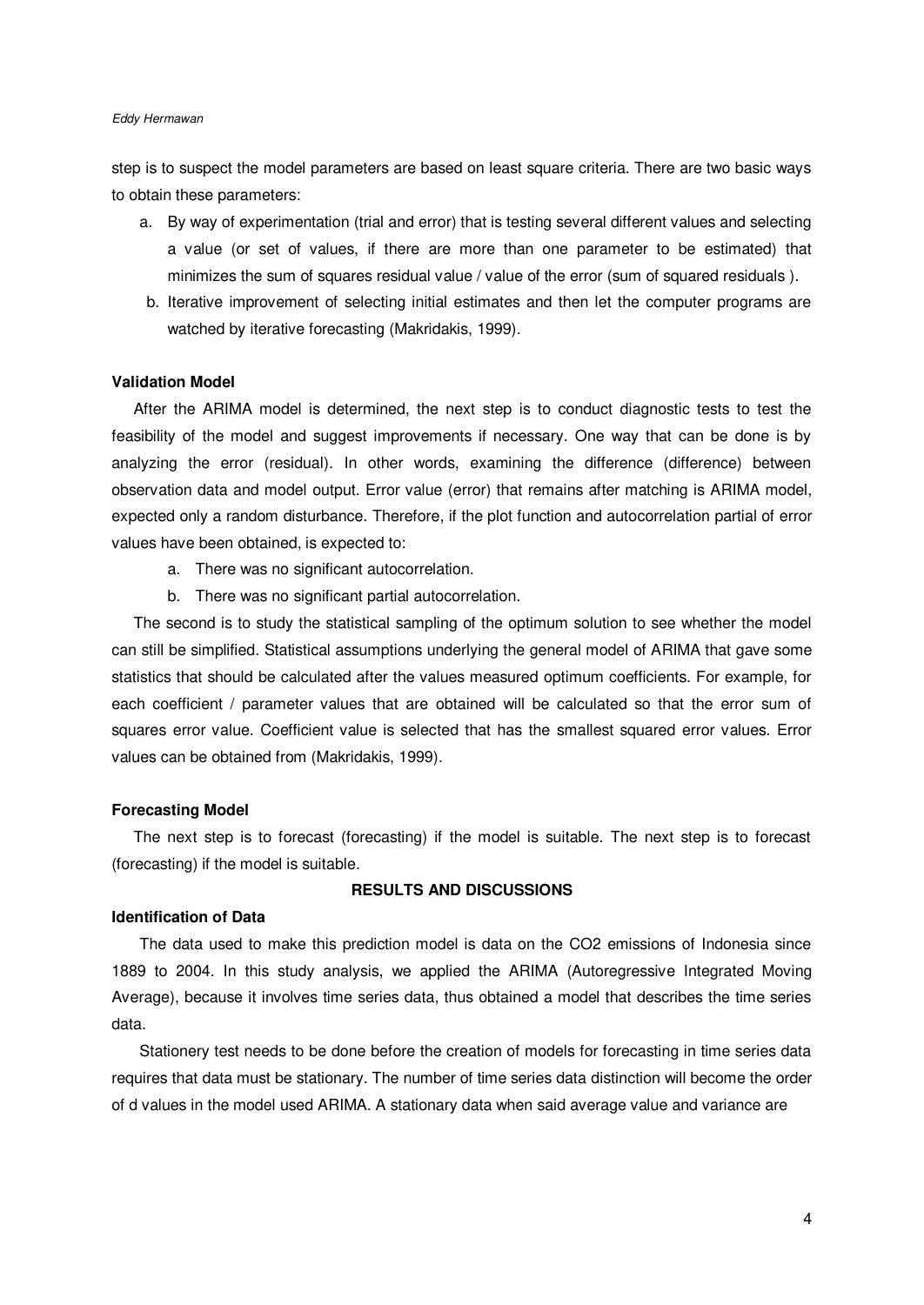constant over time. Is not stationary data need to be modified (made the distinction) to generate stationary data. Here is a plot autocorrelation function (ACF), and partial autocorrelation function (PACF) as shown in Figure 1 and 2 below. We present also for the PACF and the first distinction at Figure 3 and 4, respectively.



Figure 1 The time-series of the Total Fossil Fuel CO<sub>2</sub> Emissions (in 1000 metric tons of carbon) since 1889 to 2004



Figure 2 The Autocorrelation Function (ACF) of the Total Fossil Fuel CO<sub>2</sub> Emission since 1989 to 1999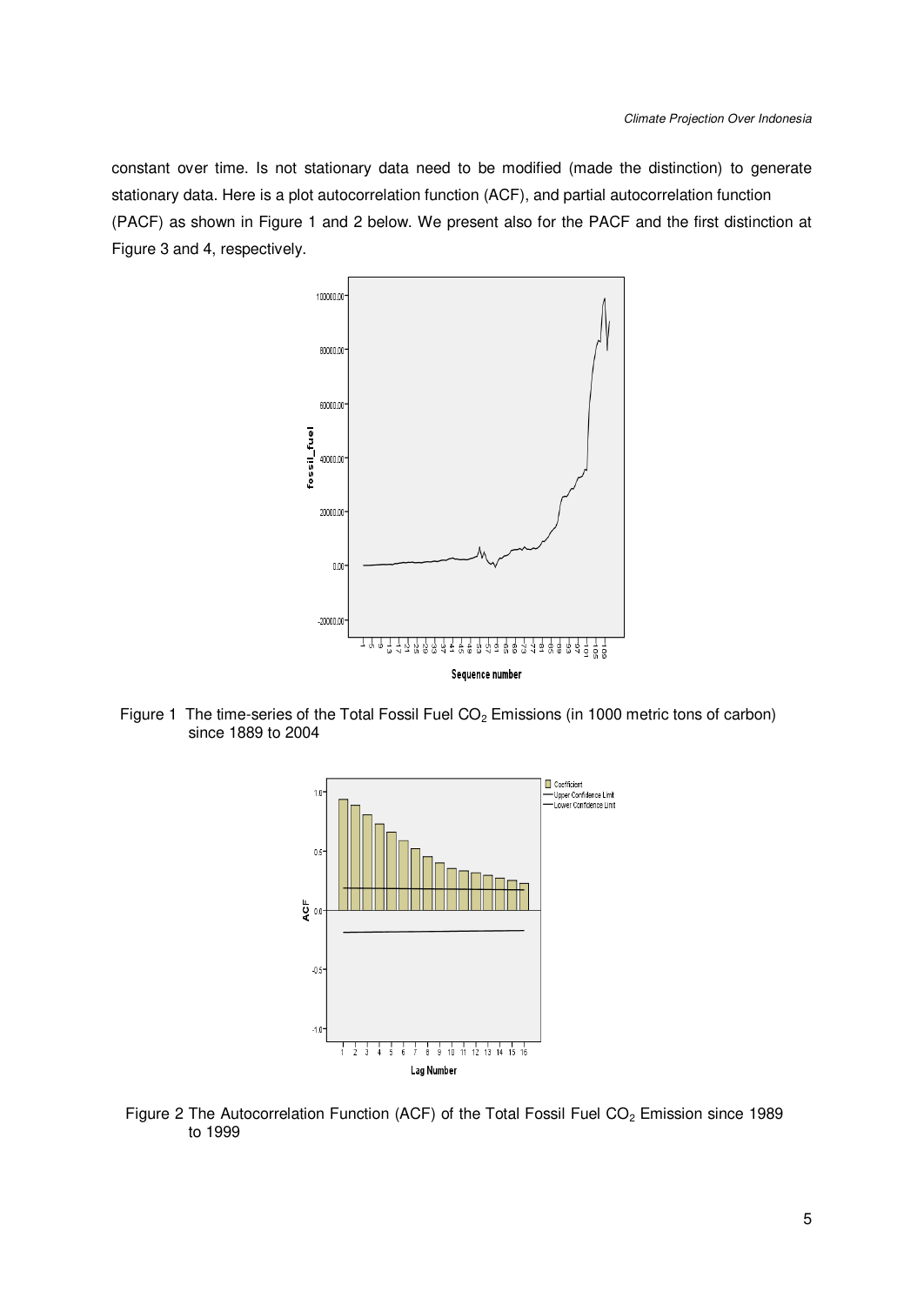*Eddy Hermawan* 



Figure 3 The time-series of the Total Fossil Fuel CO<sub>2</sub> Emissions (in 1000 metric tons of carbon) since 1889 to 2004, for Partial Autocorrelation Function (PACF)



Figure 3 The time-series of the Total Fossil Fuel CO<sub>2</sub> Emissions (in 1000 metric tons of carbon) since 1889 to 2004but after we do the first distinction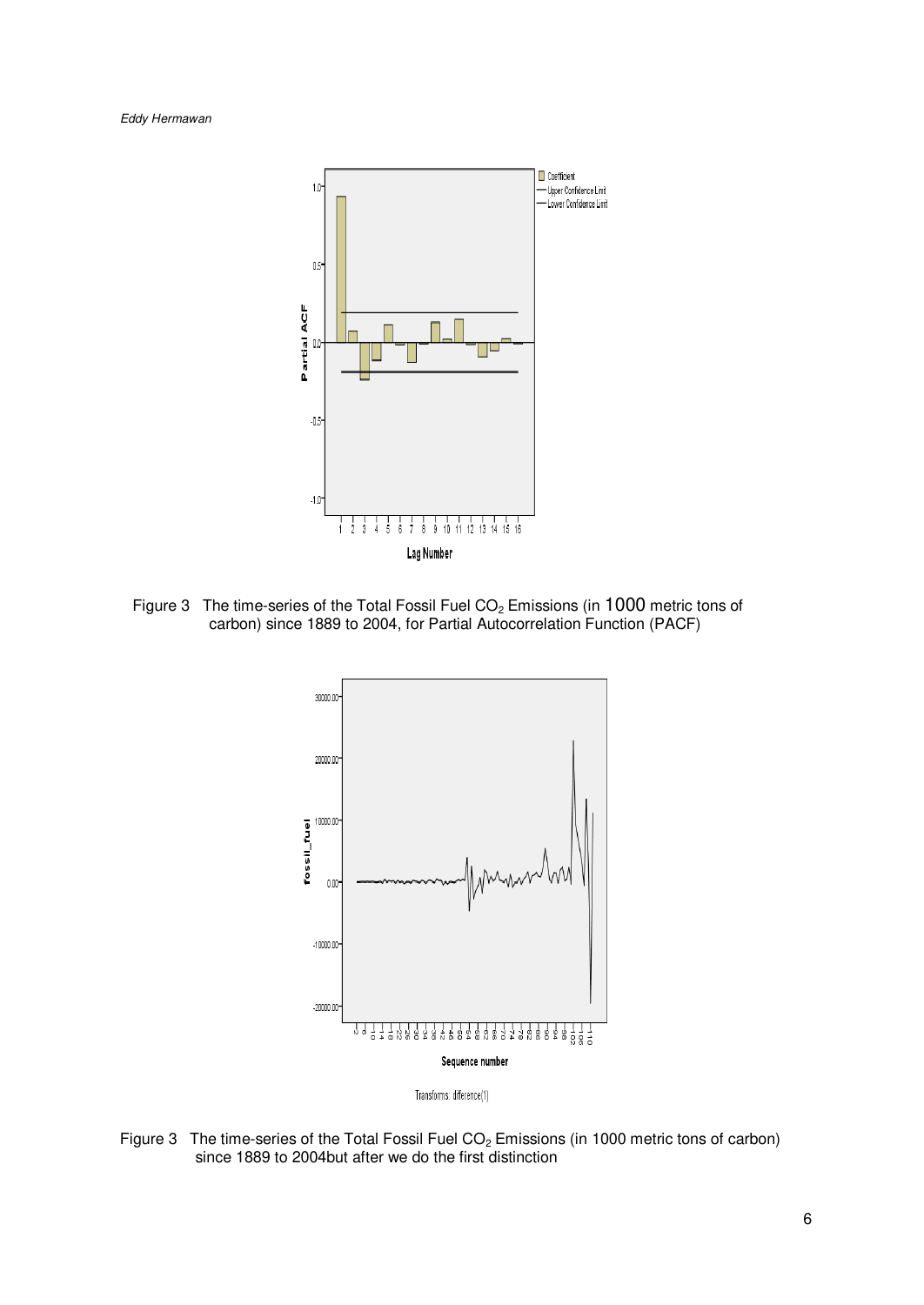# **The Estimated and Validation Model**

Through the ACF and PACF plot of the original data is performed first distinction, while the model is determined CO2 emissions data period 1889 to 2004. From the ACF plot (Figure 3-2) and PACF (Figure 3-3) obtained information that the  $CO<sub>2</sub>$  emissions ACF lag signnifikan at 1,2,3,4,5. While  $CO<sub>2</sub>$ significant PACF at lag 1 and 2. Thus while the model of the data plot is a mixture of  $CO<sub>2</sub>$  emissions from autoregressive, the first distinction, and moving averages or ARIMA model (p, 1, q). With the pvalue is 1 and 2 while the value of q selected 1, 2, 3, 4, and 5. Next is an estimate of the lag-lag is to get the best model. After establishing the identification of the model temporarily, then the parameters AR and MA should be established.

| Model ARIMA | <b>MAD (Mean Absolute Deviation)</b> |
|-------------|--------------------------------------|
|             |                                      |
| (3, 1, 3)   | 4208.099106                          |
| (3,1,6)     | 2502.466386                          |
| (3,1,8)     | 3407.307572                          |
| (3,1,9)     | 22945.05449                          |
| (8, 1, 3)   | 2093.597265                          |
| (8, 1, 6)   | 14197.47792                          |
| (8, 1, 8)   | 3320.764213                          |
| (8, 1, 9)   | 2728.053095                          |

Table 3 Mean Absolute Deviation (MAD) for ARIMA model of the *Total Fossil Fuel CO<sub>2</sub> Emission for period of* 1989 to 1999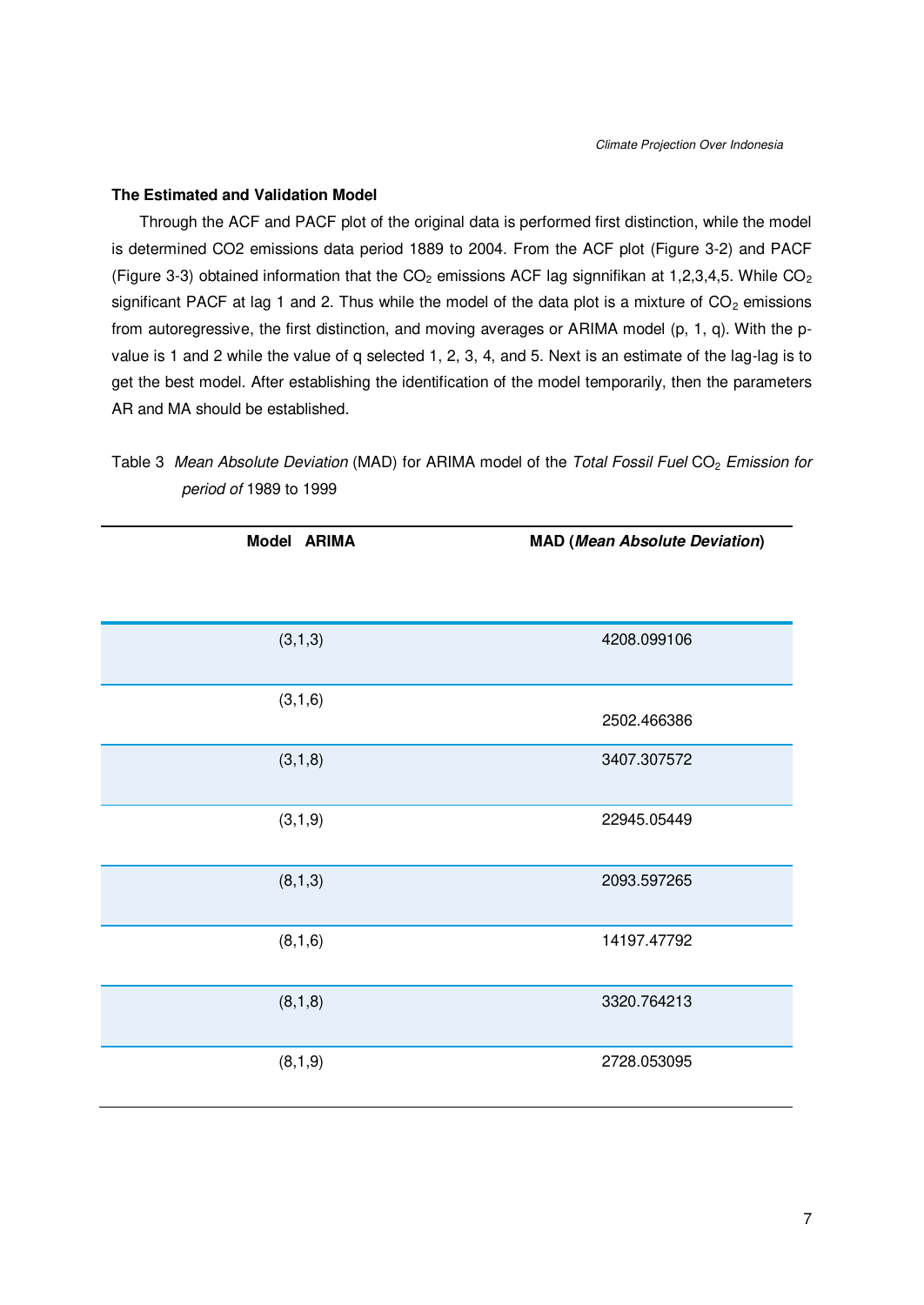

Plot Data Asli Total Fossil Fuel dengan Hasil Prediksi ARIMA (8,1,3) Periode Tahun 1897-1999

Figure 4 Total fossil fuel observed and predicted with ARIMA (8,1,3) 1897 - 1999

# **The Applied Model**

Using Box-Jenkins method and the stage of identification, assessment, and testing, the best prediction model obtained for data Total Fossil Fuel CO2 Emissions, with the model prediction ARIMA (8,1,3)

0298 zt = zt-1 - 0, .423 ZT 0221-2 + 3 + ZT-0203 ZT-0059 ZT 4 + 5 + 0239-ZT-6-0368 ZT-7 - 0:55 + ZT-8-0779 at 1 + 0.7 at-2 +-0473 at 3 (harus dikoreksi)

where:  $ZT$  = predictive value on day t and at = error (the difference between the original values and results of prediction) on day-t.

# **Cross-Checking between Model and Observed Data**

| Year | Original Data | Predition ARIMA (8,1,3) | Galat/Error |
|------|---------------|-------------------------|-------------|
| 2000 | 99728         | 73048.6105              | 26679.39    |
| 2001 | 98331         | 89378.3311              | 8952.669    |
| 2002 | 113285        | 96043.1392              | 17241.86    |
| 2003 | 111345        | 95640.649               | 15704.35    |
| 2004 | 103170        | 86672.1384              | 16497.86    |
|      |               |                         |             |

Tabel 4 Output model ARIMA and obsereved data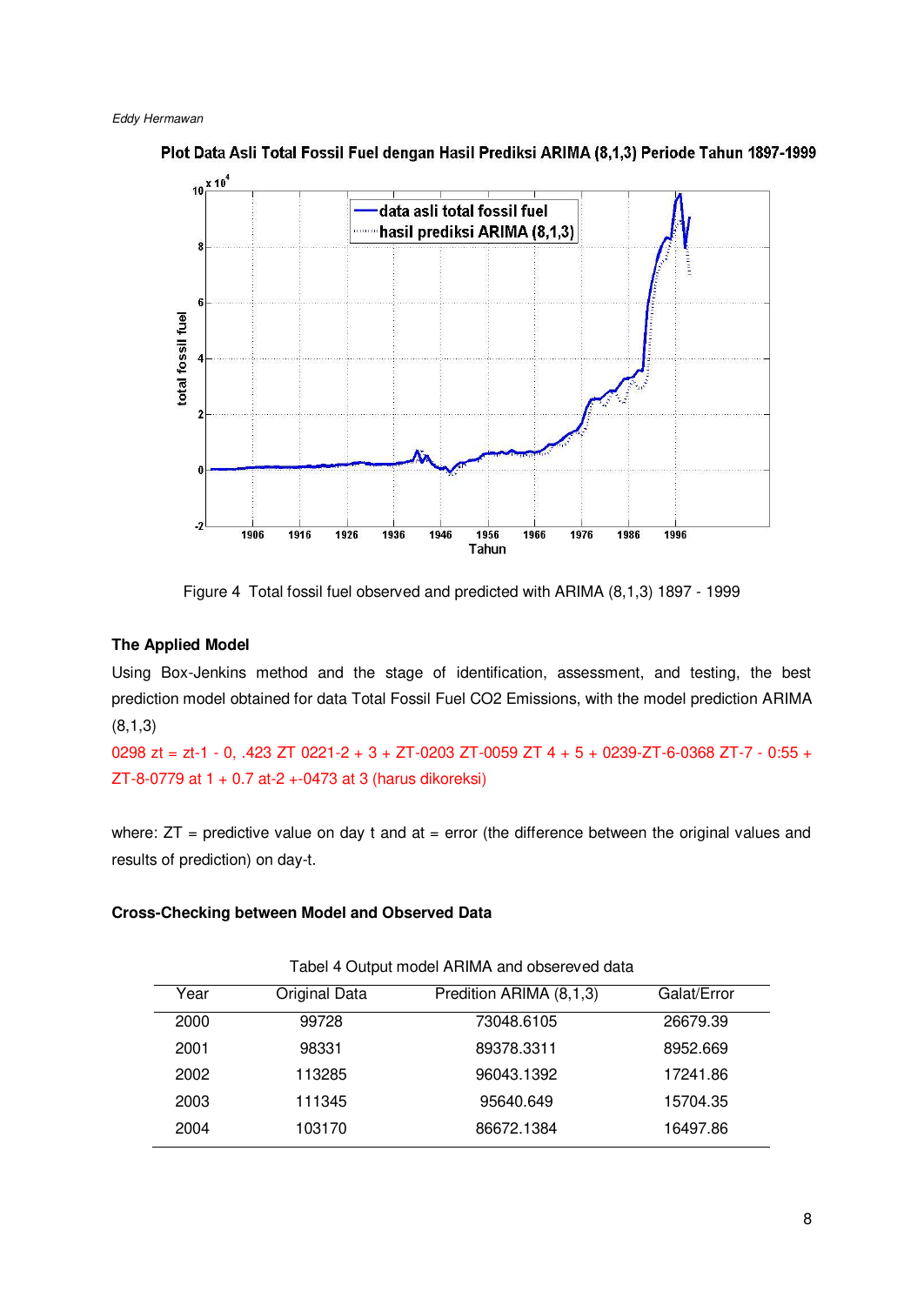

Validasi Data Asli Total Fossil Fuel dengan Hasil Prediksi ARIMA (8,1,3) Periode Tahun 2000-2004

Figure 5 Total fossil fuel observed and predicted with ARIMA (8,1,3) period of 2000-2004

| Year | The Total Fossil Fuel $CO2$ Emissions<br>(in<br>thousand metric tons of carbon) based on the<br>ARIMA (8,1,3) model prediction |
|------|--------------------------------------------------------------------------------------------------------------------------------|
| 2005 | 118467                                                                                                                         |
| 2006 | 129816                                                                                                                         |
| 2007 | 119756                                                                                                                         |
| 2008 | 123018                                                                                                                         |
| 2009 | 126634                                                                                                                         |
| 2010 | 122146                                                                                                                         |
| 2011 | 133614                                                                                                                         |
| 2012 | 137314                                                                                                                         |
| 2013 | 123583                                                                                                                         |
| 2014 | 128041                                                                                                                         |

Tabel 5Prediction Result's of the *Total Fossil Fuel CO2 Emission* using ARIMA (8,1,3) model for period of 2005-2014